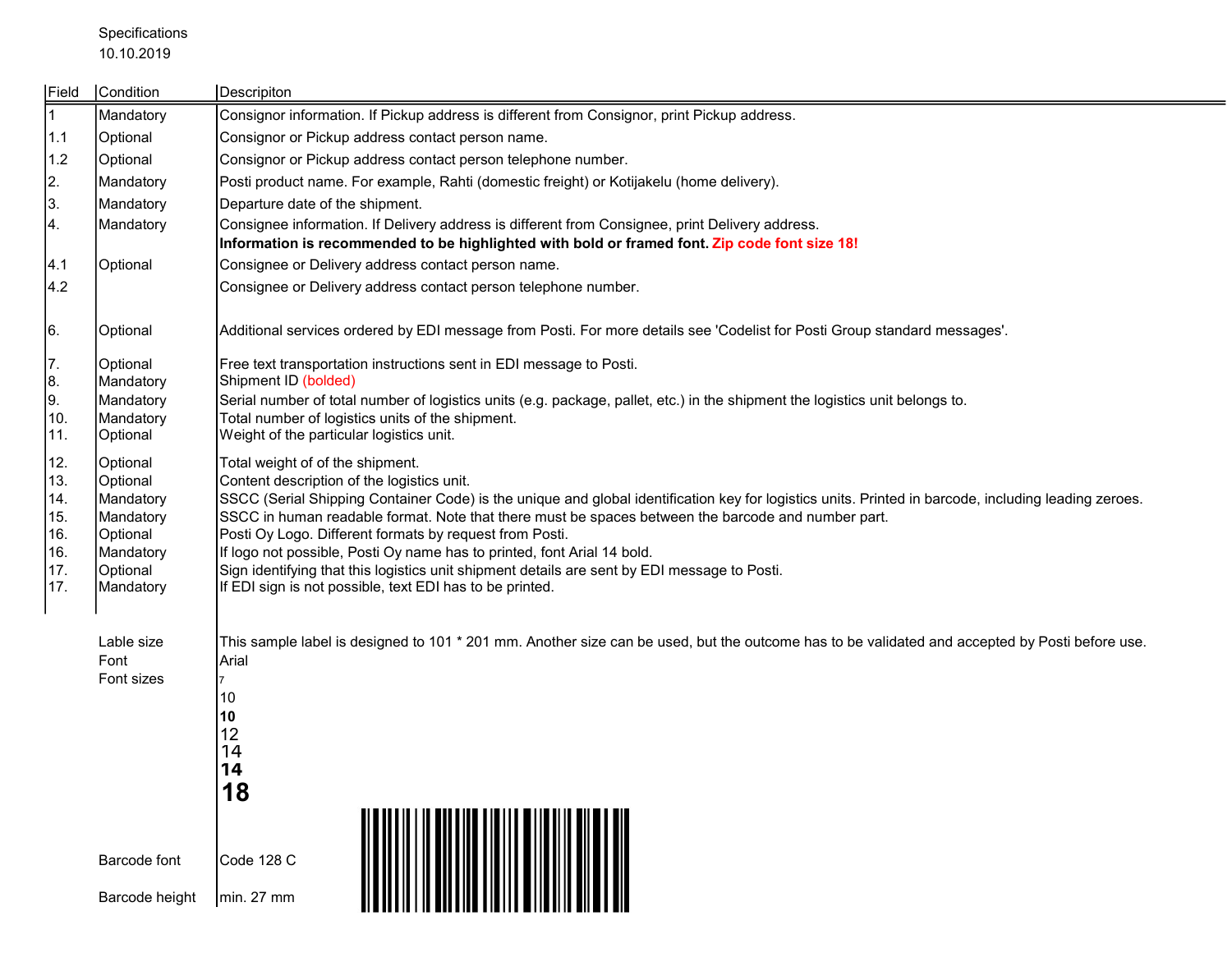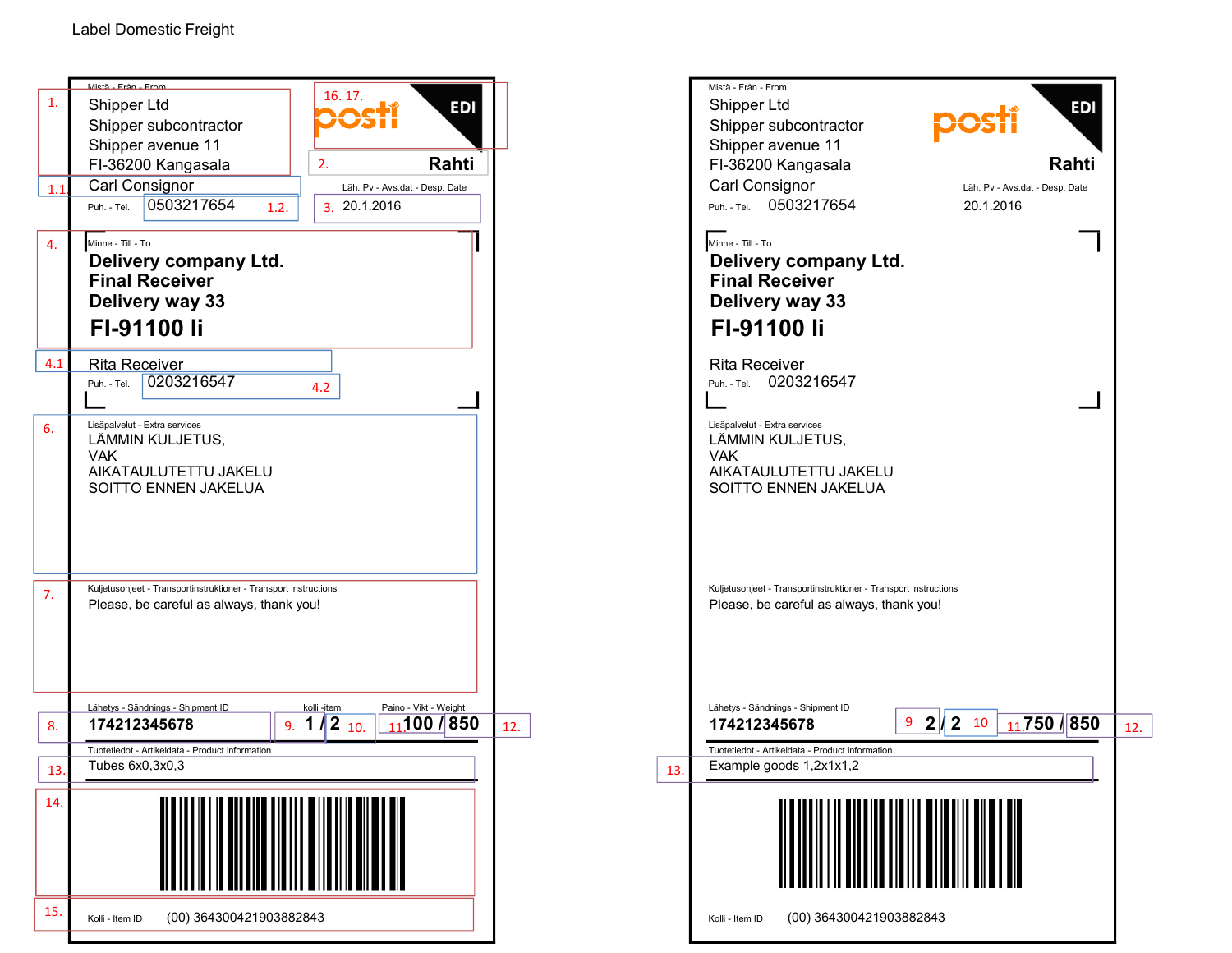## Sample of short version

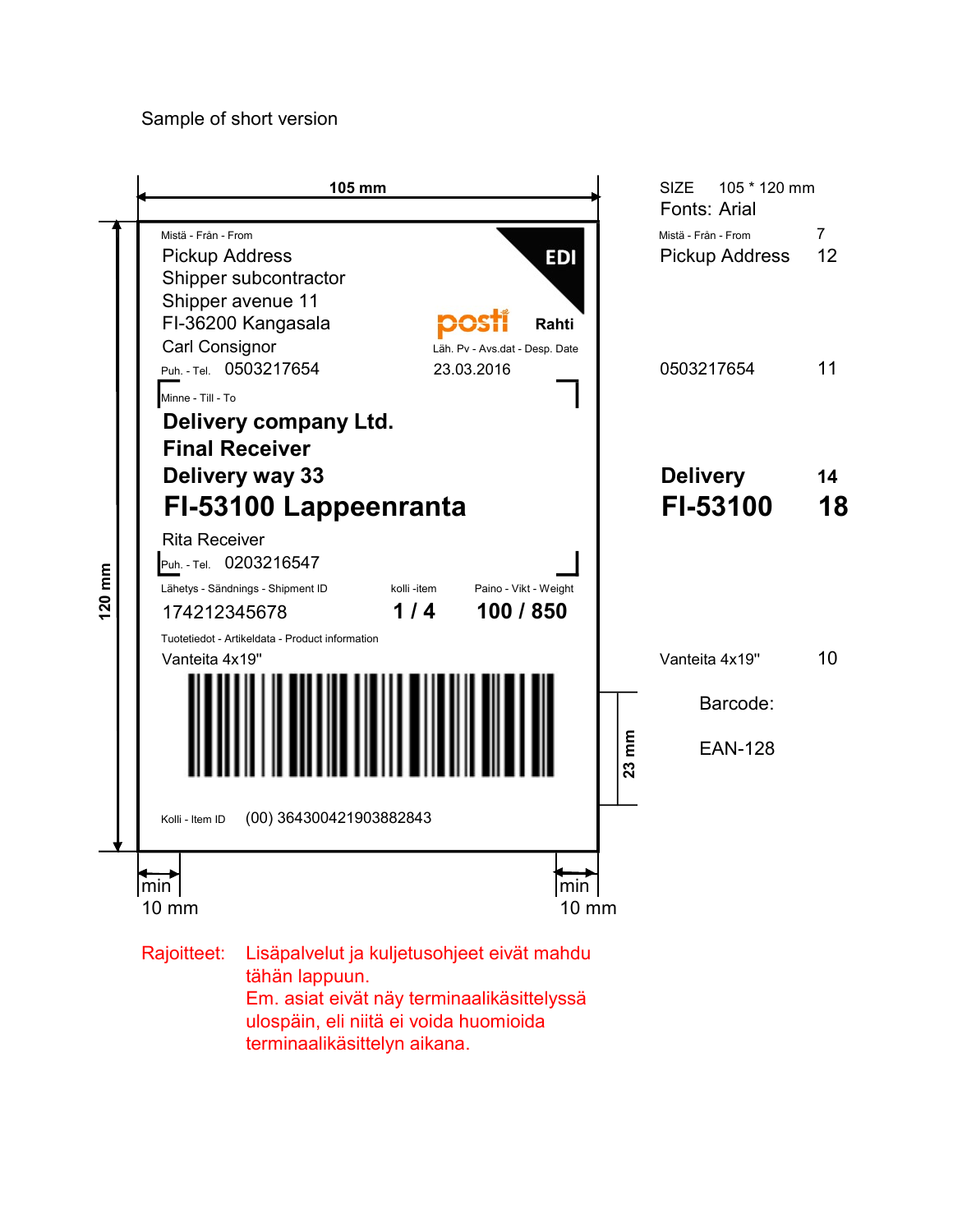Sample of minimum requirements